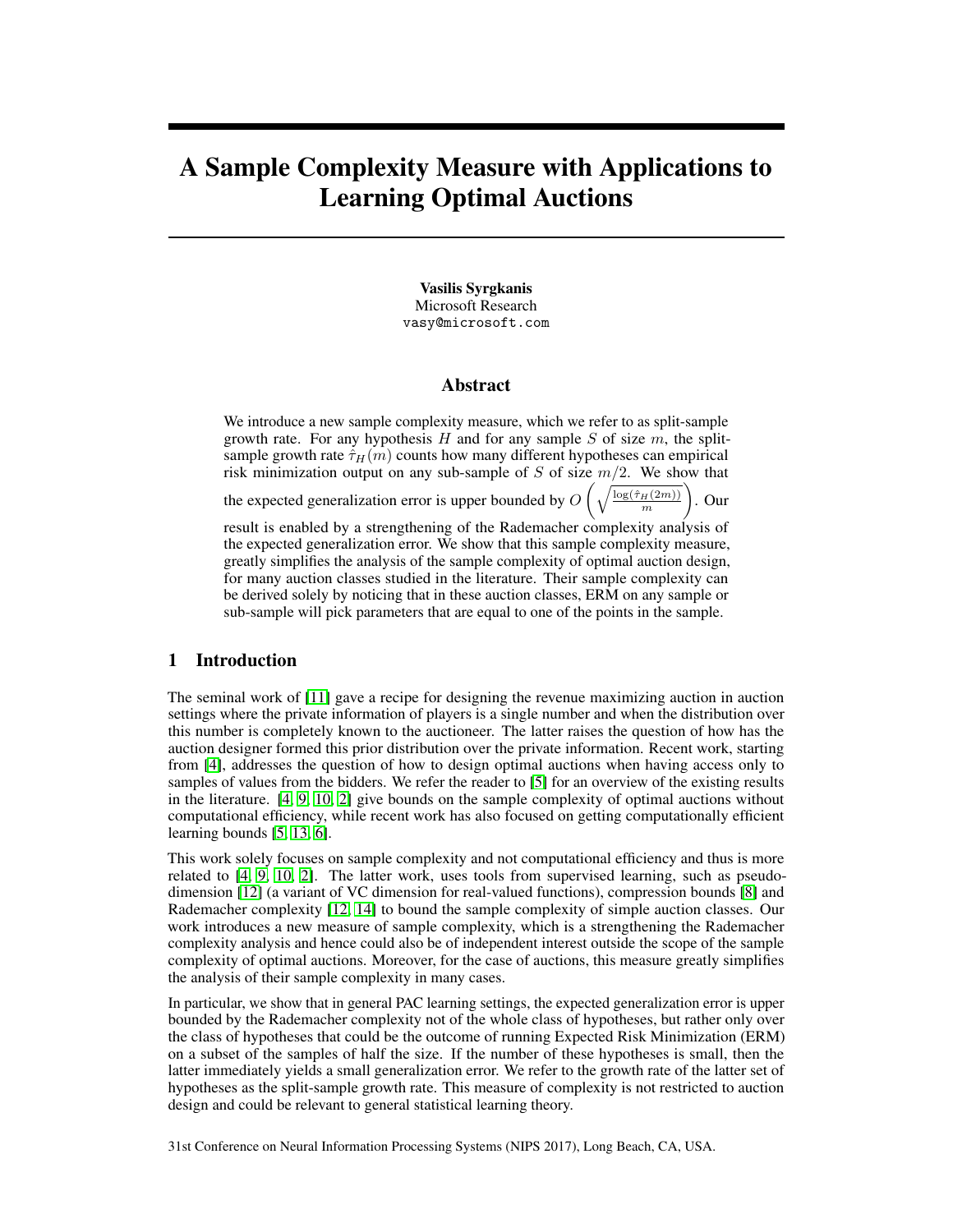We then show that for many auction classes such as single-item auctions with player-specific reserves, single item t-level auctions and multiple-item item pricing auctions with additive buyers, the splitsample growth rate can be very easily bounded. The argument boils down to just saying that the Empirical Risk Minimization over this classes will set the parameters of the auctions to be equal to some value of some player in the sample. Then a simple counting argument gives bounds of the same order as in prior work in the literature that used the pseudo-dimension [9, 10]. In multi-item settings we also get improvements on the sample complexity bound.

Split-sample growth rate is similar in spirit to the notion of local Rademacher complexity [3], which looks at the Rademacher complexity on a subset of hypotheses with small empirical error. In particular, our proof is based on a refinement of the classic analysis Rademacher complexity analysis of generalization error (see e.g. [14]). However, our bound is more structural, restricting the set to outcomes of the chosen ERM process on a sub-sample of half the size. Moreover, we note that counting the number of possible outputs of ERM also has connections to a counting argument made in [1] in the context of pricing mechanisms. However, in essence the argument there is restricted to transductive settings where the sample "features" are known in advance and fixed and thereby the argument is much more straightforward and more similar to standard notions of "effective hypothesis space" used in VC-dimension arguments.

Our new measure of sample complexity is applicable in the general statistical learning theory framework and hence could have applications beyond auctions. To convey a high level intuition of settings where split-sample growth could simplify the sample complexity analysis, suppose that the output hypothesis of ERM is uniquely defined by a constant number of sample points (e.g. consider linear separators and assume that the loss is such that the output of ERM is uniquely characterized by choosing  $O(d)$  points from the sample). Then this means that the number of possible hypotheses on any subset of size  $m/2$ , is at most  $O({m \choose d}) = O(m^d)$ . Then the split sample growth rate analysis immediately yields that the expected generalization error is  $O(\sqrt{d \cdot \log(m)/m})$ , or equivalently the sample complexity of learning over this hypothesis class to within an  $\epsilon$  error is  $O(d \cdot \log(1/\epsilon)/\epsilon^2)$ .

# 2 Preliminaries

We look at the sample complexity of optimal auctions. We consider the case of m items, and n bidders. Each bidder has a value function  $v_i$  drawn independently from a distribution  $D_i$  and we denote with  $D$  the joint distribution.

We assume we are given a sample set  $S = \{v_1, \ldots, v_m\}$ , of m valuation vectors, where each  $v_t \sim D$ . Let  $H$  denote the class of all dominant strategy truthful single item auctions (i.e. auctions where no player has incentive to report anything else other than his true value to the auction, independent of what other players do). Moreover, let

$$
\mathbf{r}(h, \mathbf{v}) = \sum_{i=1}^{n} p_i^h(\mathbf{v})
$$
 (1)

where  $p_i^h(\cdot)$  is the payment function of mechanism h, and  $\mathbf{r}(h, \mathbf{v})$  is the revenue of mechanism h on valuation vector v. Finally, let

$$
\mathbf{R}_D(h) = \mathbb{E}_{\mathbf{v} \sim D} \left[ \mathbf{r}(h, \mathbf{v}) \right]
$$
 (2)

be the expected revenue of mechanism h under the true distribution of values  $D$ .

Given a sample S of size m, we want to compute a dominant strategy truthful mechanism  $h<sub>S</sub>$ , such that:

$$
\mathbb{E}_S\left[\mathbf{R}_D(h_S)\right] \ge \sup_{h \in H} \mathbf{R}_D(h) - \epsilon(m) \tag{3}
$$

where  $\epsilon(m) \to 0$  as  $m \to \infty$ . We refer to  $\epsilon(m)$  as the *expected generalization error*. Moreover, we define the sample complexity of an auction class as:

Definition 1 (Sample Complexity of Auction Class). *The (additive error) sample complexity of an auction class* H *and a class of distributions* D*, for an accuracy target is defined as the smallest number of samples*  $m(\epsilon)$ , such that for any  $m \geq m(\epsilon)$ :

$$
\mathbb{E}_S\left[\mathbf{R}_D(h_S)\right] \ge \sup_{h \in H} \mathbf{R}_D(h) - \epsilon \tag{4}
$$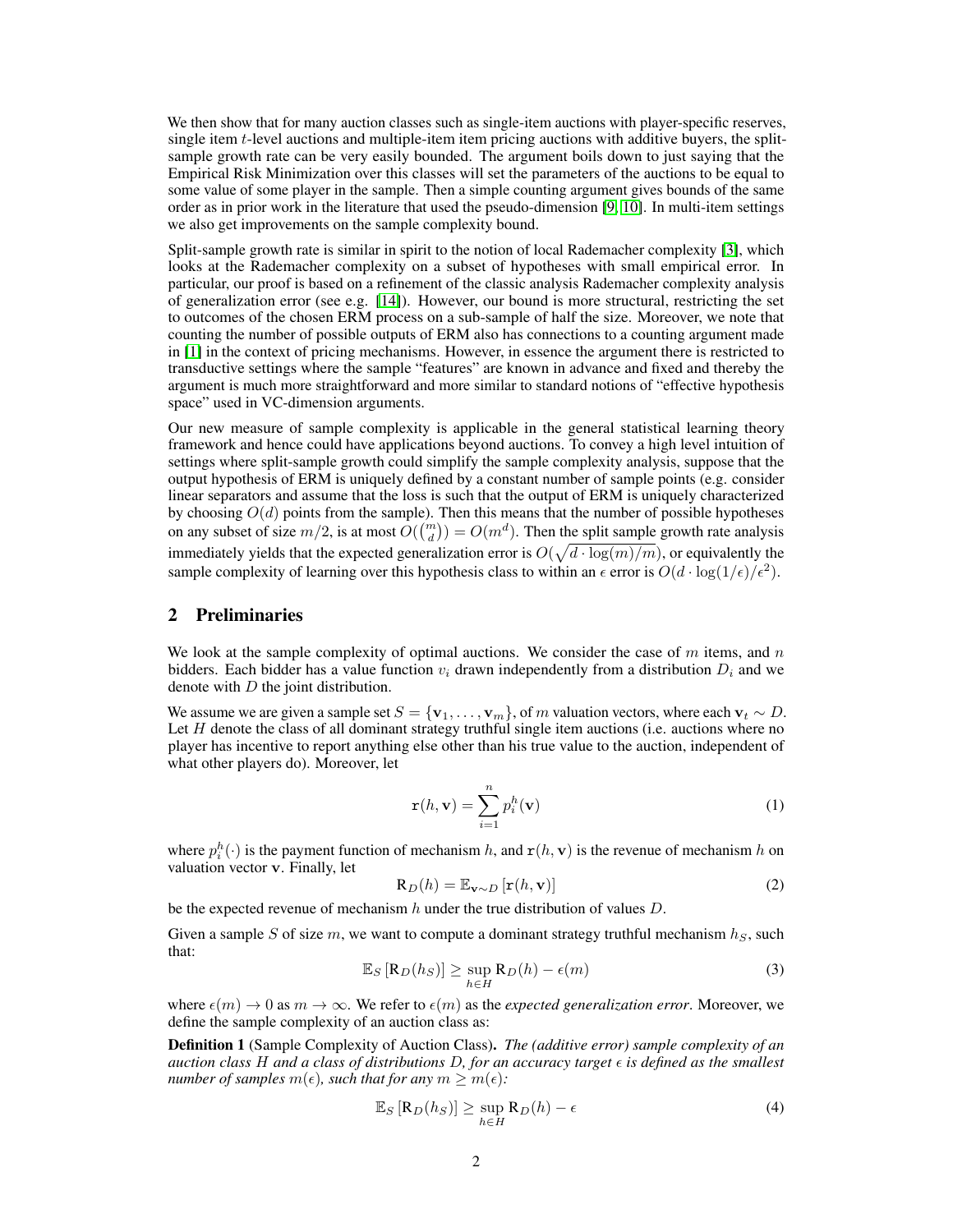We might also be interested in a multiplcative error sample complexity, *i.e.* 

$$
\mathbb{E}_S [\mathbf{R}_D(h_S)] \ge (1 - \epsilon) \sup_{h \in H} \mathbf{R}_D(h)
$$
 (5)

The latter is exactly the notion that is used in [4, 5]. If one assumes that the optimal revenue on the distribution is lower bounded by some constant quantity, then an additive error implies a multiplicative error. For instance, if one assumes that player values are bounded away from zero with significant probability, then that implies a lower bound on revenue. Such assumptions for instance, are made in the work of [9]. We will focus on additive error in this work.

We will also be interested in proving high probability guarantees, i.e. with probability  $1 - \delta$ :

$$
\mathbf{R}_D(h_S) \ge \sup_{h \in H} \mathbf{R}_D(h) - \epsilon(m, \delta) \tag{6}
$$

where for any  $\delta$ ,  $\epsilon(m, \delta) \rightarrow 0$  as  $m \rightarrow \infty$ .

#### 3 Generalization Error via the Split-Sample Growth Rate

We turn to the general PAC learning framework, and we give generalization guarantees in terms of a new notion of complexity of a hypothesis space  $H$ , which we denote as split-sample growth rate.

Consider an arbitrary hypothesis space  $H$  and an arbitrary data space  $Z$ , and suppose we are given a set S of m samples  $\{z_1, \ldots, z_m\}$ , where each  $z_t$  is drawn i.i.d. from some distribution D on Z. We are interested in maximizing some reward function  $\mathbf{r} : H \times Z \to [0, 1]$ , in expectation over distribution D. In particular, denote with  $R_D(h) = \mathbb{E}_{z \sim D} [r(h, z)].$ 

We will look at the Expected Reward Maximization algorithm on  $S$ , with some fixed tie-breaking rule. Specifically, if we let

$$
\mathbf{R}_S(h) = \frac{1}{m} \sum_{t=1}^m \mathbf{r}(h, z_t)
$$
\n(7)

then ERM is defined as:

$$
h_S = \arg\sup_{h \in H} \mathbf{R}_S(h) \tag{8}
$$

where ties are broken based on some pre-defined manner.

We define the notion of a split-sample hypothesis space:

**Definition 2** (Split-Sample Hypothesis Space). *For any sample S, let*  $\hat{H}_S$ , denote the set of all  $h$ ypothesis  $h<sub>T</sub>$  *output by the ERM algorithm (with the pre-defined tie-breaking rule), on any subset*  $\overline{T} \subset S$ *, of size*  $\lfloor |\overline{S}|/2 \rfloor$ *, i.e.:* 

$$
\hat{H}_S = \{ h_T : T \subset S, |T| = \lceil |S|/2 \rceil \}
$$
\n(9)

Based on the split-sample hypothesis space, we also define the split-sample growth rate of a hypothesis space H at value m, as the largest possible size of  $\hat{H}_S$  for any set S of size m.

Definition 3 (Split-Sample Growth Rate). *The split-sample growth rate of a hypothesis* H *and an ERM process for* H*, is defined as:*

$$
\hat{\tau}_H(m) = \sup_{S:|S|=m} |\hat{H}_S| \tag{10}
$$

We first show that the generalization error is upper bounded by the Rademacher complexity evaluated on the split-sample hypothesis space of the union of two samples of size  $m$ . The Rademacher complexity  $\mathcal{R}(S, H)$  of a sample S of size m and a hypothesis space H is defined as:

$$
\mathcal{R}(S, H) = \mathbb{E}_{\sigma} \left[ \sup_{h \in H} \frac{2}{m} \sum_{z_t \in S} \sigma_t \cdot \mathbf{r}(h, z_t) \right]
$$
(11)

where  $\sigma = (\sigma_1, \ldots, \sigma_m)$  and each  $\sigma_t$  is an independent binary random variable taking values {-1, 1}, each with equal probability.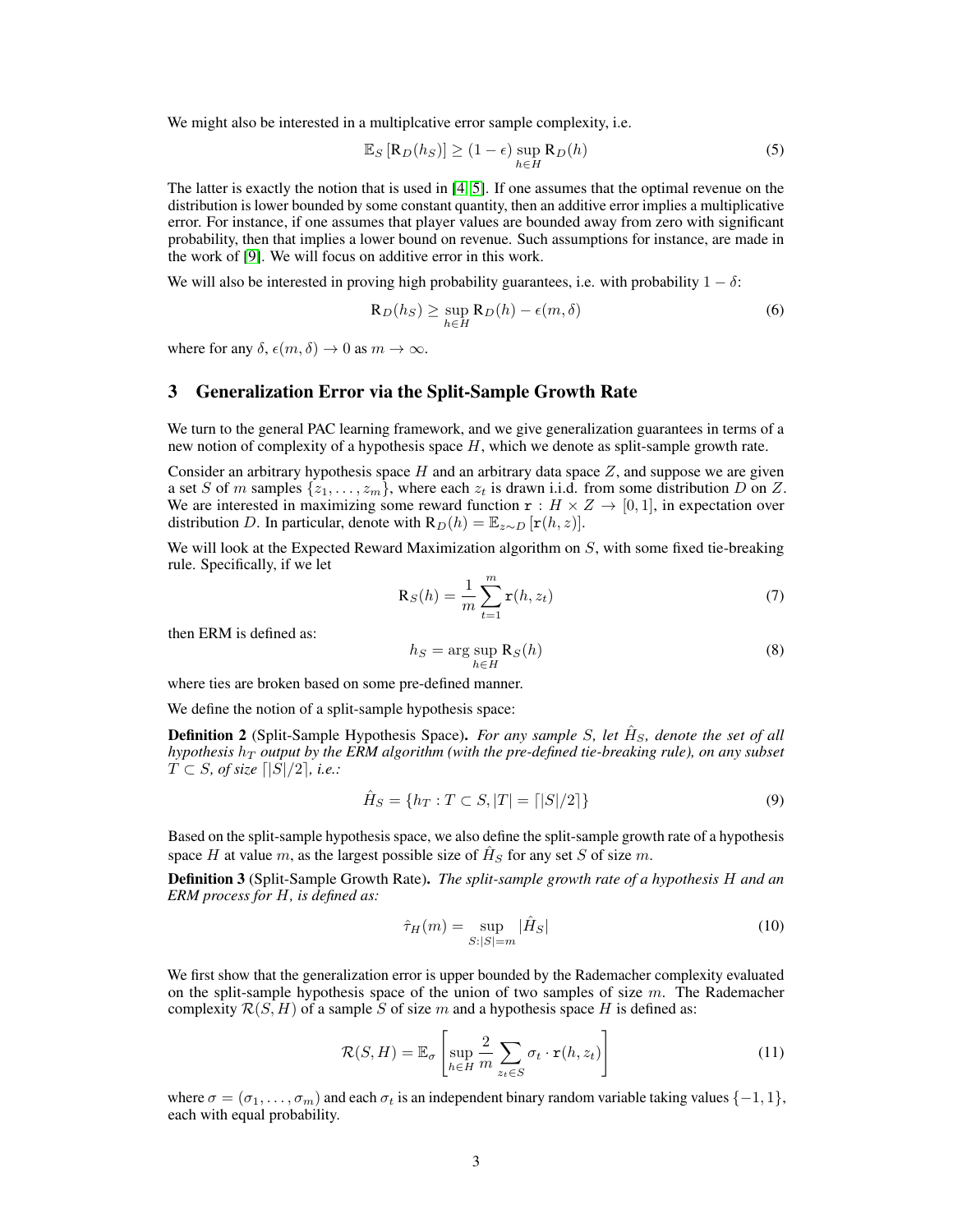Lemma 1. *For any hypothesis space* H*, and any fixed ERM process, we have:*

$$
\mathbb{E}_S\left[\mathbf{R}_D(h_S)\right] \ge \sup_{h \in H} \mathbf{R}_D(h) - \mathbb{E}_{S,S'}\left[\mathcal{R}(S, \hat{H}_{S \cup S'})\right],\tag{12}
$$

*where* S *and* S <sup>0</sup> *are two independent samples of some size* m*.*

*Proof.* Let  $h_*$  be the optimal hypothesis for distribution D. First we re-write the left hand side, by adding and subtracting the expected empirical reward:

$$
\mathbb{E}_{S} [\mathbf{R}_{D}(h_{S})] = \mathbb{E}_{S} [\mathbf{R}_{S}(h_{S})] - \mathbb{E}_{S} [\mathbf{R}_{S}(h_{S}) - \mathbf{R}_{D}(h_{S})]
$$
  
\n
$$
\geq \mathbb{E}_{S} [\mathbf{R}_{S}(h_{*})] - \mathbb{E}_{S} [\mathbf{R}_{S}(h_{S}) - \mathbf{R}_{D}(h_{S})]
$$
 (*h<sub>S</sub>* maximizes empirical reward)  
\n
$$
= \mathbf{R}_{D}(h_{*}) - \mathbb{E}_{S} [\mathbf{R}_{S}(h_{S}) - \mathbf{R}_{D}(h_{S})]
$$
 (*h<sub>s</sub>* is independent of *S*)

Thus it suffices to upper bound the second quantity in the above equation.

Since  $\mathbf{R}_D(h) = \mathbb{E}_{S'} [\mathbf{R}_{S'}(h)]$  for a fresh sample S' of size m, we have:

$$
\mathbb{E}_S [\mathbf{R}_S(h_S) - \mathbf{R}_D(h_S)] = \mathbb{E}_S [\mathbf{R}_S(h_S) - \mathbb{E}_{S'} [\mathbf{R}_{S'}(h_S)]]
$$
  
=  $\mathbb{E}_{S,S'} [\mathbf{R}_S(h_S) - \mathbf{R}_{S'}(h_S)]$ 

Now, consider the set  $\hat{H}_{S\cup S'}$ . Since S is a subset of  $S\cup S'$  of size  $|S\cup S'|/2$ , we have by the definition of the split-sample hypothesis space that  $h_S \in \hat{H}_{S \cup S'}$ . Thus we can upper bound the latter quantity by taking a supremum over  $h \in \hat{H}_{S \cup S'}$ :

$$
\mathbb{E}_{S} [\mathbf{R}_{S}(h_{S}) - \mathbf{R}_{D}(h_{S})] \leq \mathbb{E}_{S,S'} \left[ \sup_{h \in \hat{H}_{S \cup S'}} \mathbf{R}_{S}(h) - \mathbf{R}_{S'}(h) \right]
$$

$$
= \mathbb{E}_{S,S'} \left[ \sup_{h \in \hat{H}_{S \cup S'}} \frac{1}{m} \sum_{t=1}^{m} \left( \mathbf{r}(h, z_{t}) - \mathbf{r}(h, z'_{t}) \right) \right]
$$

Now observe, that we can rename any sample  $z_t \in S$  to  $z_t$  and sample  $z_t \in S'$  to  $z_t$ . By doing show we do not change the distribution. Moreover, we do not change the quantity  $H_{S\cup S'}$ , since  $S\cup S'$  is invariant to such swaps. Finally, we only change the sign of the quantity  $(r(h, z_t) - r(h, z'_t))$ . Thus if we denote with  $\sigma_t \in \{-1, 1\}$ , a Rademacher variable, we get the above quantity is equal to:

$$
\mathbb{E}_{S,S'}\left[\sup_{h\in\hat{H}_{S\cup S'}}\frac{1}{m}\sum_{t=1}^m\left(\mathbf{r}(h,z_t)-\mathbf{r}(h,z'_t)\right)\right]=\mathbb{E}_{S,S'}\left[\sup_{h\in\hat{H}_{S\cup S'}}\frac{1}{m}\sum_{t=1}^m\sigma_t\left(\mathbf{r}(h,z_t)-\mathbf{r}(h,z'_t)\right)\right]
$$
(13)

for any vector  $\sigma = (\sigma_1, \dots, \sigma_m) \in \{-1, 1\}^m$ . The latter also holds in expectation over  $\sigma$ , where  $\sigma_t$ is randomly drawn between  $\{-1, 1\}$  with equal probability. Hence:

$$
\mathbb{E}_S\left[\mathbf{R}_S(h_S) - \mathbf{R}_D(h_S)\right] \leq \mathbb{E}_{S,S',\sigma}\left[\sup_{h \in \hat{H}_{S \cup S'}} \frac{1}{m} \sum_{t=1}^m \sigma_t\left(\mathbf{r}(h,z_t) - \mathbf{r}(h,z'_t)\right)\right]
$$

By splitting the supremma into a positive and negative part and observing that the two expected quantities are identical, we get:

$$
\mathbb{E}_{S} [\mathbf{R}_{S}(h_{S}) - \mathbf{R}_{D}(h_{S})] \leq 2 \mathbb{E}_{S,S',\sigma} \left[ \sup_{h \in \hat{H}_{S \cup S'}} \frac{1}{m} \sum_{t=1}^{m} \sigma_{t} \mathbf{r}(h,z_{t}) \right]
$$

$$
= \mathbb{E}_{S,S'} \left[ \mathcal{R}(S, \hat{H}_{S \cup S'}) \right]
$$

where  $\mathcal{R}(S, H)$  denotes the Rademacher complexity of a sample S and hypothesis H.

Observe, that the latter theorem is a strengthening of the fact that the Rademacher complexity upper bounds the generalization error, simply because:

$$
\mathbb{E}_{S,S'}\left[\mathcal{R}(S,\hat{H}_{S\cup S'})\right] \leq \mathbb{E}_{S,S'}\left[\mathcal{R}(S,H)\right] = \mathbb{E}_{S}\left[\mathcal{R}(S,H)\right]
$$
(14)

Thus if we can bound the Rademacher complexity of  $H$ , then the latter lemma gives a bound on the generalization error. However, the reverse might not be true. Finally, we show our main theorem, which shows that if the split-sample hypothesis space has small size, then we immediately get a generalization bound, without the need to further analyze the Rademacher complexity of H.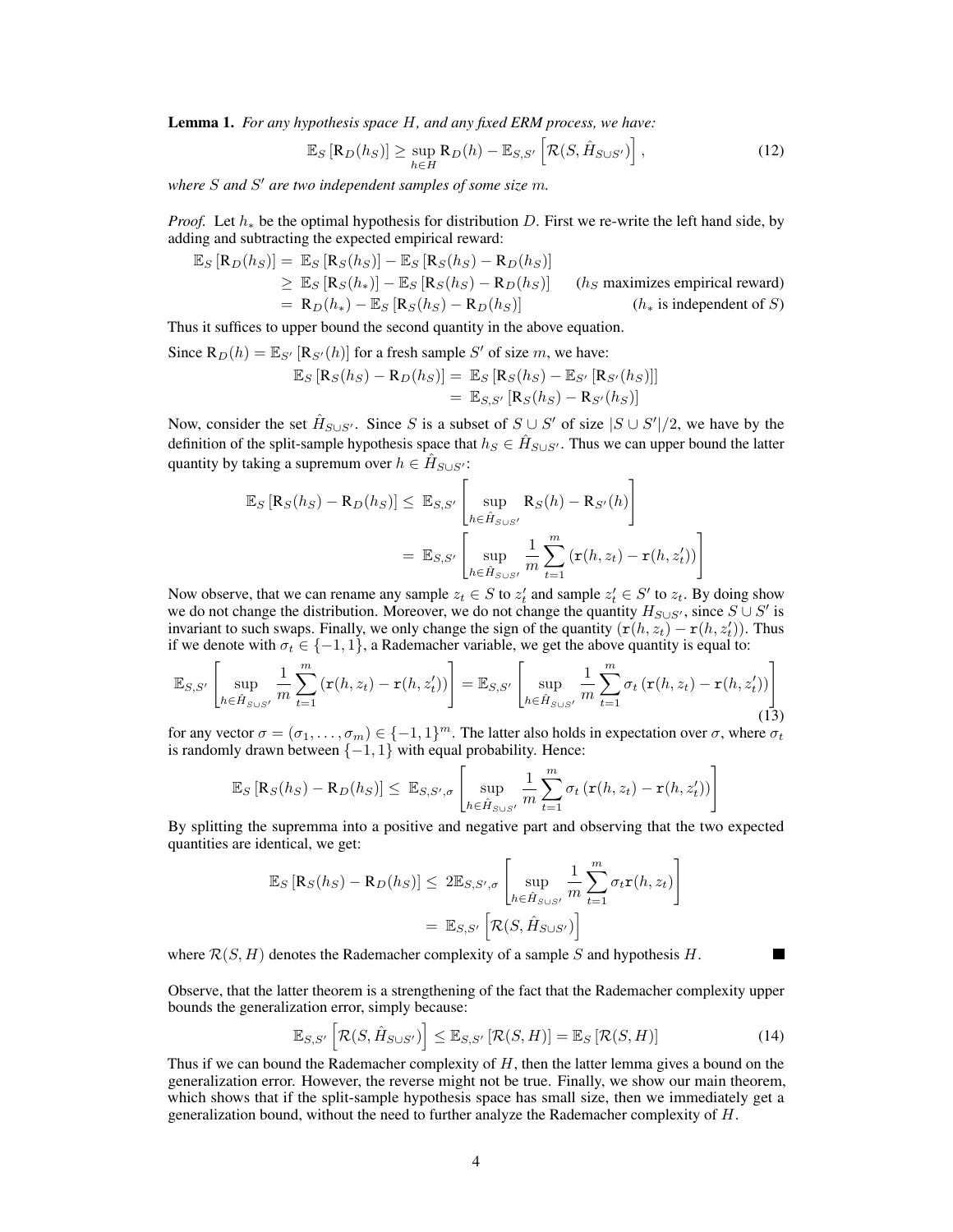Theorem 2 (Main Theorem). *For any hypothesis space* H*, and any fixed ERM process, we have:*

$$
\mathbb{E}_S\left[\mathbf{R}_D(h_S)\right] \ge \sup_{h \in H} \mathbf{R}_D(h) - \sqrt{\frac{2\log(\hat{\tau}_H(2m))}{m}}\tag{15}
$$

*Moreover, with probability*  $1 - \delta$ *:* 

$$
\mathbf{R}_D(h_S) \ge \sup_{h \in H} \mathbf{R}_D(h) - \frac{1}{\delta} \sqrt{\frac{2\log(\hat{\tau}_H(2m))}{m}} \tag{16}
$$

*Proof.* By applying Massart's lemma (see e.g. [14]) we have that:

$$
\mathcal{R}(S, \hat{H}_{S \cup S'}) \le \sqrt{\frac{2\log(|\hat{H}_{S \cup S'}|)}{m}} \le \sqrt{\frac{2\log(\hat{\tau}_H(2m))}{m}} \tag{17}
$$

Combining the above with Lemma 1, yields the first part of the theorem.

Finally, the high probability statement follows from observing that the random variable  $\sup_{h \in H} R_D(h) - R_D(h_S)$  is non-negative and by applying Markov's inequality: with probability  $1 - \delta$ 

$$
\sup_{h \in H} R_D(h) - R_D(h_S) \le \frac{1}{\delta} \mathbb{E}_S \left[ \sup_{h \in H} R_D(h) - R_D(h_S) \right] \le \frac{1}{\delta} \sqrt{\frac{2 \log(\hat{\tau}_H(2m))}{m}} \tag{18}
$$

The latter theorem can be trivially extended to the case when  $\mathbf{r} : H \times Z \to [\alpha, \beta]$ , leading to a bound of the form:

$$
\mathbb{E}_S\left[\mathbf{R}_D(h_S)\right] \ge \sup_{h \in H} \mathbf{R}_D(h) - (\beta - \alpha) \sqrt{\frac{2\log(\hat{\tau}_H(2m))}{m}} \tag{19}
$$

We note that unlike the standard Rademacher complexity, which is defined as  $\mathcal{R}(S, H)$ , our bound, which is based on bounding  $\mathcal{R}(S, \hat{H}_{S\cup S'})$  for any two datasets  $S, S'$  of equal size, does not imply a high probability bound via McDiarmid's inequality (see e.g. Chapter 26 of [14] of how this is done for Rademacher complexity analysis), but only via Markov's inequality. The latter yields a worse dependence on the confidence  $\delta$  on the high probability bound of  $1/\delta$ , rather than  $\log(1/\delta)$ . The reason for the latter is that the quantity  $\mathcal{R}(S, \hat{H}_{S\cup S'})$ , depends on the sample S, not only in terms of on which points to evaluate the hypothesis, but also on determining the hypothesis space  $\hat{H}_{S\cup S'}$ . Hence, the function:

$$
f(z_1,...,z_m) = \mathbb{E}_{S'}\left[\sup_{h \in \hat{H}_{\{z_1,...,z_m\}\cup S'}} \frac{1}{m} \sum_{t=1}^m \sigma_t \left( \mathbf{r}(h, z_t) - \mathbf{r}(h, z'_t) \right) \right]
$$
(20)

does not satisfy the stability property that  $|f(z) - f(z''_i, z_{-i})| \leq \frac{1}{m}$ . The reason being that the supremum is taken over a different hypothesis space in the two inputs. This is unlike the case of the function:

$$
f(z_1,\ldots,z_m) = \mathbb{E}_{S'}\left[\sup_{h\in H} \frac{1}{m} \sum_{t=1}^m \sigma_t \left(\mathbf{r}(h,z_t) - \mathbf{r}(h,z'_t)\right)\right]
$$
(21)

which is used in the standard Rademacher complexity bound analysis, which satisfies the latter stability property. Resolving whether this worse dependence on  $\delta$  is necessary is an interesting open question.

# 4 Sample Complexity of Auctions via Split-Sample Growth

We now present the application of the latter measure of complexity to the analysis of the sample complexity of revenue optimal auctions. Thoughout this section we assume that the revenue of any auction lies in the range [0, 1]. The results can be easily adapted to any other range [ $\alpha$ ,  $\beta$ ], by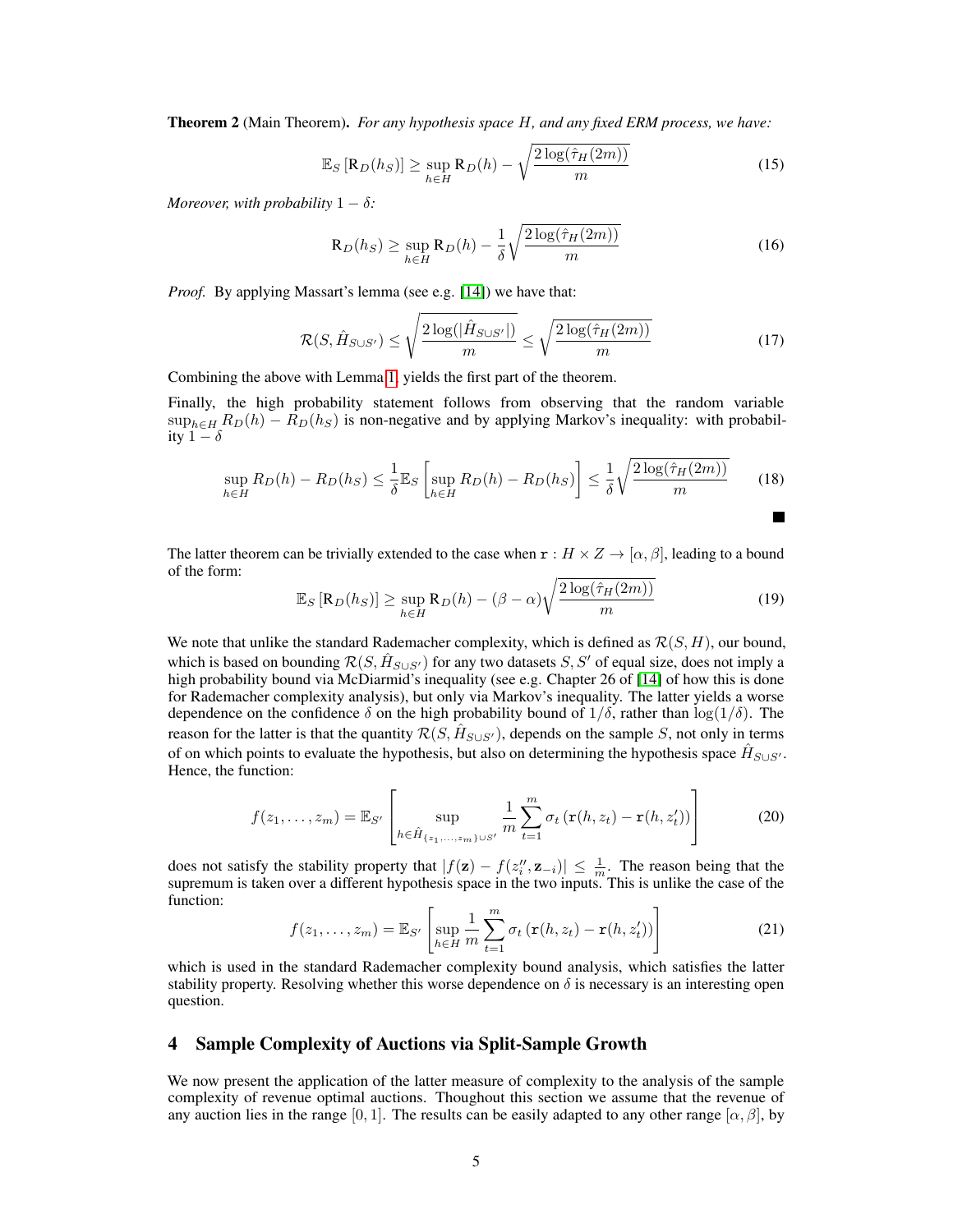re-scaling the equations, which will lead to blow-ups in the sample complexity of the order of an extra ( $\beta - \alpha$ ) multiplicative factor. This limits the results here to bounded distributions of values. However, as was shown in [5], one can always cap the distribution of values up to some upper bound, for the case of regular distributions, by losing only an  $\epsilon$  fraction of the revenue. So one can apply the results below on this capped distribution.

**Single bidder and single item.** Consider the case of a single bidder and single item auction. In this setting, it is known by results in auction theory [11] that an optimal auction belongs to the hypothesis class  $H = \{\text{post a reserve price } r \text{ for } r \in [0, 1]\}.$  We consider, the ERM rule, which for any set S, in the case of ties, it favors reserve prices that are equal to some valuation  $v_t \in S$ . Wlog assume that samples  $v_1, \ldots, v_m$  are ordered in increasing order. Observe, that for any set S, this ERM rule on any subset T of S, will post a reserve price that is equal to some value  $v_t \in T$ . Any other reserve price in between two values  $[v_t, v_{t+1}]$  is weakly dominated by posting  $r = v_{t+1}$ , as it does not change which samples are allocated and we can only increase revenue. Thus the space  $\hat{H}_S$  is a subset of {post a reserve price  $r \in \{v_1, \ldots, v_m\}$ . The latter is of size m. Thus the split-sample growth of H is  $\hat{\tau}_H(m) \leq m$ . This yields:

$$
\mathbb{E}_S\left[\mathbf{R}_D(h_S)\right] \ge \sup_{h \in H} \mathbf{R}_D(h) - \sqrt{\frac{2\log(2m)}{m}}\tag{22}
$$

Equivalently, the sample complexity is  $m_H(\epsilon) = O\left(\frac{\log(1/\epsilon)}{\epsilon^2}\right)$  $\frac{(1/\epsilon)}{\epsilon^2}\bigg).$ 

Multiple i.i.d. regular bidders and single item. In this case, it is known by results in auction theory  $[11]$  that the optimal auction belongs to the space of hypotheses  $H$  consisting of second price auctions with some reserve  $r \in [0, 1]$ . Again if we consider ERM which in case of ties favors a reserve that equals to a value in the sample (assuming that is part of the tied set, or outputs any other value otherwise), then observe that for any subset  $T$  of a sample  $S$ , ERM on that subset will pick a reserve price that is equal to one of the values in the samples S. Thus  $\hat{\tau}_H(m) \leq n \cdot m$ . This yields:

$$
\mathbb{E}_S\left[\mathbf{R}_D(h_S)\right] \ge \sup_{h \in H} \mathbf{R}_D(h) - \sqrt{\frac{2\log(2 \cdot n \cdot m)}{m}}\tag{23}
$$

Equivalently, the sample complexity is  $m_H(\epsilon) = O\left(\frac{\log(n/\epsilon^2)}{\epsilon^2}\right)$  $\frac{n/\epsilon^2}{\epsilon^2}\bigg).$ 

Non-i.i.d. regular bidders, single item, second price with player specific reserves. In this case, it is known by results in auction theory [11] that the optimal auction belongs to the space of hypotheses  $H_{SP}$  consisting of second price auctions with some reserve  $r_i \in [0,1]$  for each player i. Again if we consider ERM which in case of ties favors a reserve that equals to a value in the sample (assuming that is part of the tied set, or outputs any other value otherwise), then observe that for any subset  $T$ of a sample S, ERM on that subset will pick a reserve price  $r_i$  that is equal to one of the values  $v_t^i$ of player i in the sample S. There are m such possible choices for each player, thus  $m<sup>n</sup>$  possible choices of reserves in total. Thus  $\hat{\tau}_H(m) \leq m^n$ . This yields:

$$
\mathbb{E}_S\left[\mathbf{R}_D(h_S)\right] \ge \sup_{h \in H_{SP}} \mathbf{R}_D(h) - \sqrt{\frac{2n \log(2m)}{m}}\tag{24}
$$

If  $H$  is the space of all dominant strategy truthful mechanisms, then by prophet inequalities (see [7]), we know that  $\sup_{h \in H_{SP}} R_D(h) \geq \frac{1}{2} \sup_{h \in H} R_D(h)$ . Thus:

$$
\mathbb{E}_S\left[\mathbf{R}_D(h_S)\right] \ge \frac{1}{2} \sup_{h \in H} \mathbf{R}_D(h) - \sqrt{\frac{2n \log(2m)}{m}} \tag{25}
$$

Non-i.i.d. irregular bidders single item. In this case it is known by results in auction theory [11] that the optimal auction belongs to the space of hypotheses H consisting of all virtual welfare maximizing auctions: For each player i, pick a monotone function  $\hat{\phi}_i(v_i) \in [-1,1]$  and allocate to the player with the highest non-negative virtual value, charging him the lowest value he could have bid and still win the item. In this case, we will first coarsen the space of all possible auctions.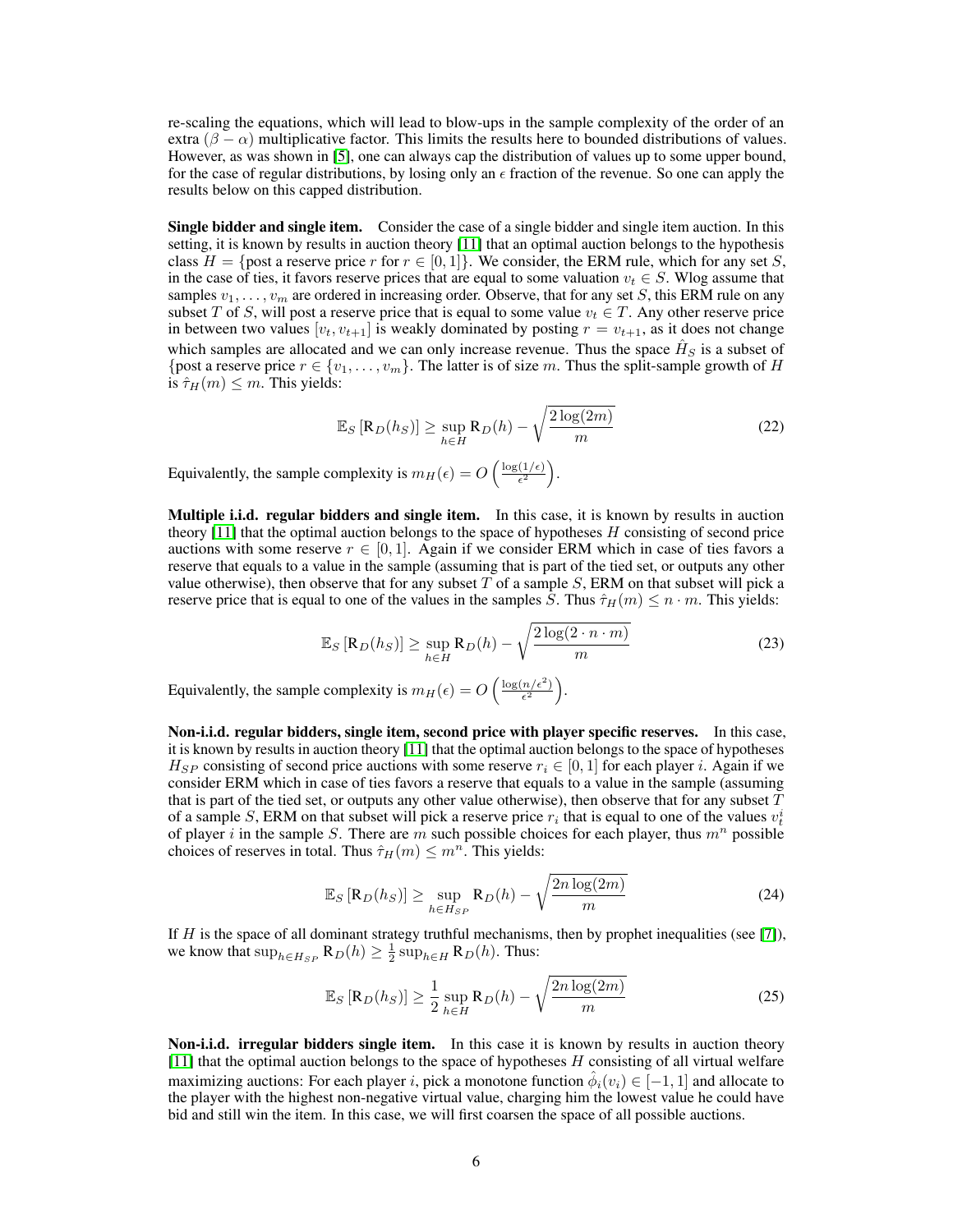In particular, we will consider the class of t-level auctions of [9]. In this class, we constrain the value functions  $\hat{\phi}_i(v_i)$  to only take values in the discrete  $\epsilon$  grid in [0, 1]. We will call this class  $H_{\epsilon}$ . An equivalent representation of these auctions is by saying that for each player  $i$ , we define a vector of thresholds  $0 = \theta_0^i \le \theta_1^i \le \ldots \le \theta_s^i \le \theta_{s+1}^i = 1$ , with  $s = 1/\epsilon$ . The index of a player is the largest j for which  $v_i \ge \theta_j$ . Then we allocate the item to the player with the highest index (breaking ties lexicographically) and charge the minimum value he has to bid to continue to win.

Observe that on any sample  $S$  of valuation vectors, it is always weakly better to place the thresholds  $\theta_j^i$  on one of the values in the set S. Any other threshold is weakly dominated, as it does not change the allocation. Thus for any subset T of a set S of size  $m$ , we have that the thresholds of each player i will take one of the values of player i that appears in set S. We have  $1/\epsilon$  thresholds for each player, hence  $m^{1/\epsilon}$  combinations of thresholds for each player and  $m^{n/\epsilon}$  combinations of thresholds for all players. Thus  $\hat{\tau}_H(m) \leq m^{n/\epsilon}$ . This yields:

$$
\mathbb{E}_S\left[\mathbf{R}_D(h_S)\right] \ge \sup_{h \in H_{\epsilon}} \mathbf{R}_D(h) - \sqrt{\frac{2n \log(2m)}{\epsilon \cdot m}} \tag{26}
$$

Moreover, by [9] we also have that:

$$
\sup_{h \in H_{\epsilon}} \mathbf{R}_D(h) \ge \sup_{h \in H} \mathbf{R}_D(h) - \epsilon
$$
\n(27)

Picking,  $\epsilon = \left(\frac{2n \log(2m)}{m}\right)$  $\frac{\log(2m)}{m}\Big)^{1/3}$ , we get:

$$
\mathbb{E}_S\left[\mathbf{R}_D(h_S)\right] \ge \sup_{h \in H} \mathbf{R}_D(h) - 2\left(\frac{2n\log(2m)}{m}\right)^{1/3} \tag{28}
$$

Equivalently, the sample complexity is  $m_H(\epsilon) = O\left(\frac{n \log(1/\epsilon)}{\epsilon^3}\right)$  $\frac{\mathrm{g}(1/\epsilon)}{\epsilon^3}\bigg).$ 

k items, n bidders, additive valuations, grand bundle pricing. If the reserve price was anonymous, then the reserve price output by ERM on any subset of a sample  $S$  of size  $m$ , will take the value of one of the m total values for the items of the buyers in S. So  $\hat{\tau}_H(m) = m \cdot n$ . If the reserve price was not anonymous, then for each buyer ERM will pick one of the  $m$  total item values, so  $\hat{\tau}_H(m) \leq m^n$ . Thus the sample complexity is  $m_H(\epsilon) = O\left(\frac{n \log(1/\epsilon)}{\epsilon^2}\right)$  $\frac{\mathrm{g}(1/\epsilon)}{\epsilon^2}\bigg).$ 

 $k$  items, n bidders, additive valuations, item prices. If reserve prices are anonymous, then each reserve price on item  $\dot{\gamma}$  computed by ERM on any subset of a sample S of size m, will take the value of one of the player's values for item j, i.e.  $n \cdot m$ . So  $\hat{\tau}_H(m) = (n \cdot m)^k$ . If reserve prices are not anonymous, then the reserve price on item  $j$  for player  $i$  will take the value of one of the player's values for the item. So  $\hat{\tau}_H(m) \leq m^{n \cdot k}$ . Thus the sample complexity is  $m_H(\epsilon) = O\left(\frac{nk \log(1/\epsilon)}{\epsilon^2}\right)$  $\frac{\log(1/\epsilon)}{\epsilon^2}\bigg).$ 

 $k$  items, n bidders, additive valuations, best of grand bundle pricing and item pricing. ERM on the combination will take values on any subset of a sample  $S$  of size  $m$ , that is at most the product of the values of each of the classes (bundle or item pricing). Thus, for anonymous pricing:  $\hat{\tau}_H(m) = (m \cdot n)^{k+1}$  and for non-anonymous pricing:  $\hat{\tau}_H(m) \leq m^{n(k+1)}$ . Thus the sample complexity is  $m_H(\epsilon) = O\left(\frac{n(k+1)\log(1/\epsilon)}{\epsilon^2}\right)$  $\frac{\log(1/\epsilon)}{\epsilon^2}$ .

In the case of a single bidder, we know that the best of bundle pricing or item pricing is a  $1/8$ approximation to the overall best truthful mechanism for the true distribution of values, assuming values for each item are drawn independently. Thus in the latter case we have:

$$
\mathbb{E}_S [R_D(h_S)] \ge \frac{1}{6} \sup_{h \in H} R_D(h) - \sqrt{\frac{2(k+1)\log(2m)}{m}}
$$
(29)

where  $H$  is the class of all truthful mechanisms.

Comparison with [10]. The latter three applications were analyzed by [10], via the notion of the pseudo-dimension, but their results lead to sample complexity bounds of  $O(\frac{nk \log(nk) \log(1/\epsilon)}{\epsilon^2})$  $\frac{\kappa}{\epsilon^2}$   $\frac{\log(1/\epsilon)}{\epsilon^2}$ ). Thus the above simpler analysis removes the extra log factor on the dependence.